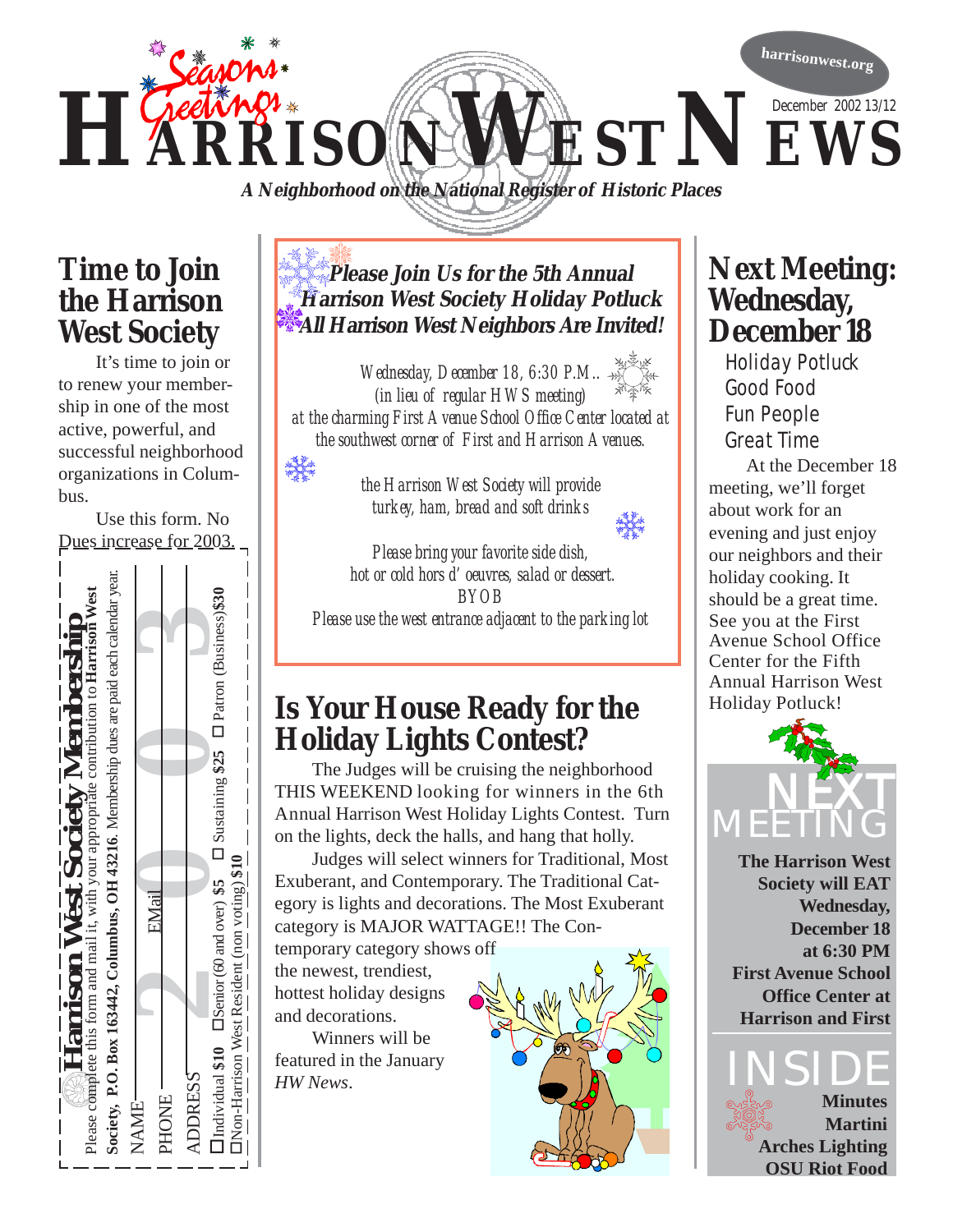

### **HARRISON WEST SOCIETY MINUTES November 20, 2002**

*Submitted by Veda Gilp, Secretary*

The meeting was called to order at 7:30 PM with a quorum of voting members present; President Dave Butler presiding. *Routine Business*

Matt Tangeman motioned to approve the minutes of the last meeting; passed.

*Treasurer's Report* Treasurer Tom Maxwell reported a balance of \$4,172, with newsletter expenses to come.

#### **Planning and Development:**

There will be no December meeting. The next P&D meeting will be January 7, 7:30 at Cafe Corner.

*Old Business and Committee Reports:*

*Traffic Committee* Dave Butler reported on the traffic mitigation measures the city is offering for the Near Northside Historic Area. Pastor Richard Morris motioned that the Harrison West Society should see the final City proposal before the Society signs off on the plan; Passed.

*Newsletter* Veda Gilp reported that the newsletter is paying for itself and deadline is third Friday of each month.

*HWS Website* Chris Palmer asked the membership to visit the web site and to give him ideas for content.

*Crime Report* Officer Steve Smith reported 12 crimes in October, and reminded neighbors to put packages, briefcases, coats, etc in the trunck, "out of sight is safer." *Membership* Matt Tangeman reported two new members.

*3rd Avenue Bridge Park Improvements* Bob Mangia reported the bulbs, shrubs, and perennials have been planted in the mounding. Dave Butler reported that the Harrison West Society Planning and Development Committee voted another \$300 for topsoil for the park, and that the topsoil subsequently was delivered.

Mandy Butler reported that the Side by Side plaque is being completed.

*Holiday Potluck* Mandy Butler reported that the potluck will be December 18 at the First Avenue Office Center in the old First Avenue School. Tom Robinson volunteered \$150 from Kroger for food. Mary Funk motioned that the Society allocate up to \$200 for the Potluck; Passed.

*Short North Neighborhood Foundation* Tom Robinson volunteered to be the Harrison West delegate to SNNF. Veda Gilp motioned to accept Robinson as the delegate; Passed.

*New Business & Announcements:*

*City Budget Report* Mary Funk reported on the proposed City budget.

*HWS Meeting Date* The next regular meeting will be Wednesday, January 15, 2003.

*OSU Michigan Game* Mary Funk motioned to allocate \$250 for food for the police doing riot duty post-Michigan-OSU game; Passed. *Short North Arches Lighting* Dec. 4, 5:30 pm.

Tom Maxwell motioned to adjourn at 9:00; Passed.

**HARRISON WEST NEWS** is the monthly publication of the Harrison West Society, Inc.

www.harrisonwest.org

P.O. Box 163442, Columbus, OH 43216

**Officers PDESIDENT** David Butler 421-7157

dbutler4@columbus.rr.com

**VICE PRESIDENT** Mary Funk 291-9545 MFunk50@aol.com

**SECRETARY** Veda Gilp 299-6877 Editor@vedagilp.com

**TREASURER**

#### Tom Maxwell 297-7663 **Editorial and Advertising Information:**

Editor Veda Gilp 299-6877,444-4532(w), fax 444-1710, Editor@vedagilp.com Editorial and Advertising Deadlines: Third Friday of the month preceding publication month.

All ads are made in PC Pagemaker 6.5. Send your ad on disk, as hard art, email, or a sketch showing design. Please send originals of all photos and logos. These originals will not be returned. Ads are 2-3/8 inches wide.

**Ad rates** 3 X@ 12 X@ 3 col inches \$ 30 \$ 25 6 col inches \$ 60 \$ 55 8 col inches \$ 90 \$ 85 1/2 page \$160 \$155 full page \$300 \$290 inserts \$150 each time

**Send to:** Veda Gilp, Editor, 996 Pennsylvania Ave., Columbus, Ohio 43201 **Terms** Payment for ALL ads is due by the 15th of the month the ad runs. Ads not paid within 30 days will be dropped until payment is made. Make checks payable to Harrison West Society and send to Harrison West Society, P.O. Box 163442, Columbus, OH 43216. Ads which are created by the Harrison West News are the property of the Harrison West News and cannot be used in other publications.

*The Harrison West News* reserves the right to decline any advertising which does not meet editorial and advertising guidelines. The Harrison West News is produced by an all-volunteer staff, and while accuracy is paramount, the reader is advised the Harrison West News or the Harrison West Society, Inc., is not responsible for errors.

**Copyright 2002 by Harrison West Society, Inc. All rights reserved. Harrison West Society meets3nd Wednesday of each month, 7:30 PM.**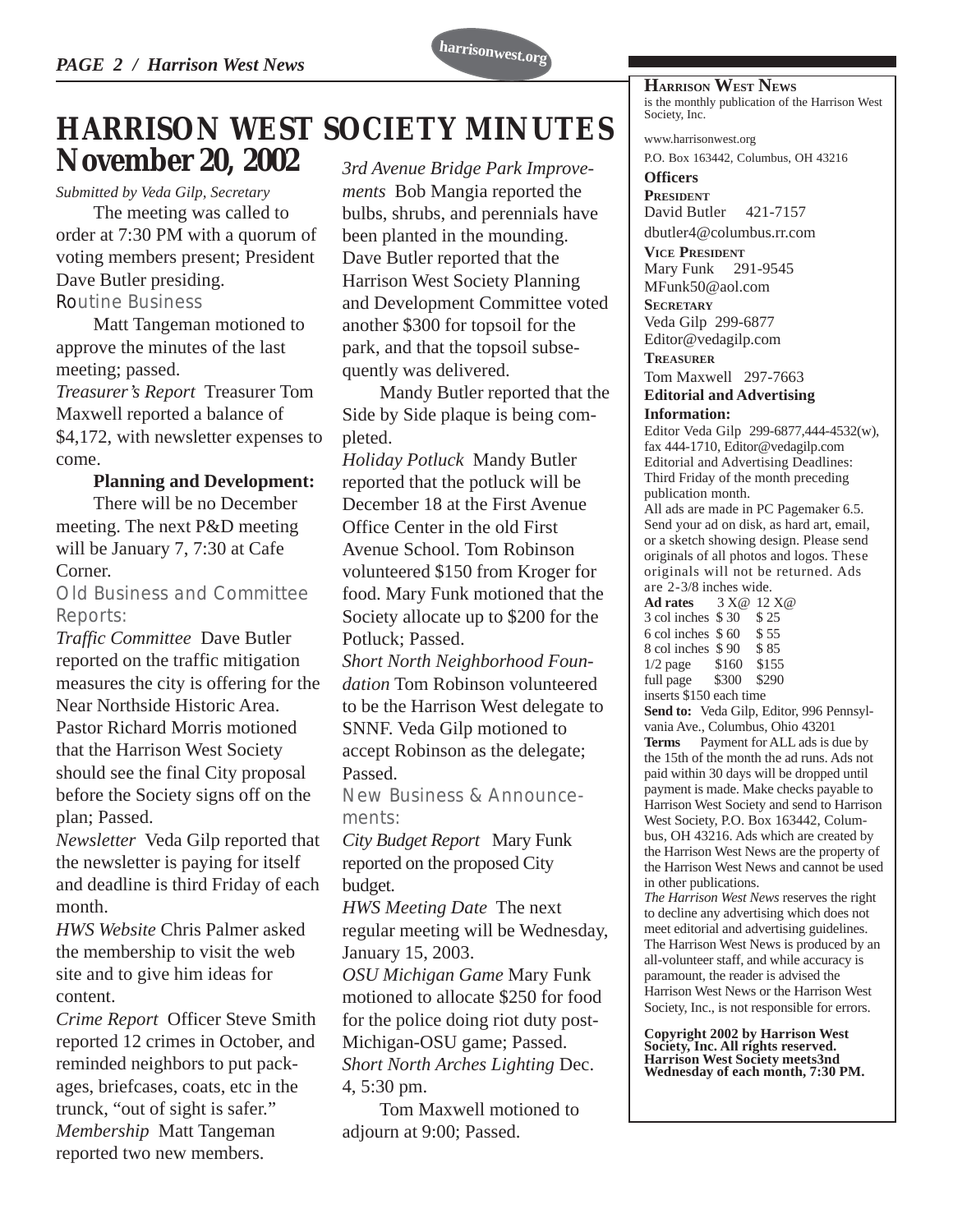# Get in. Get better. Get home.

# **Flu and Cold Treatment**

The last place you want to be when you have the flu is a waiting room. That's why at the Victorian Village Health Center, our staff and our boardcertified physicians go the extra mile to treat you and have you on your way in less than an hour. In fact, our whole system is committed to customer service. And best of all, this great care is just minutes away at 3rd and Hunter with no appointment necessary. It's convenience that will have you feeling better even before you're treated.



www.ohiohealth.com

At the corner of 3rd and Hunter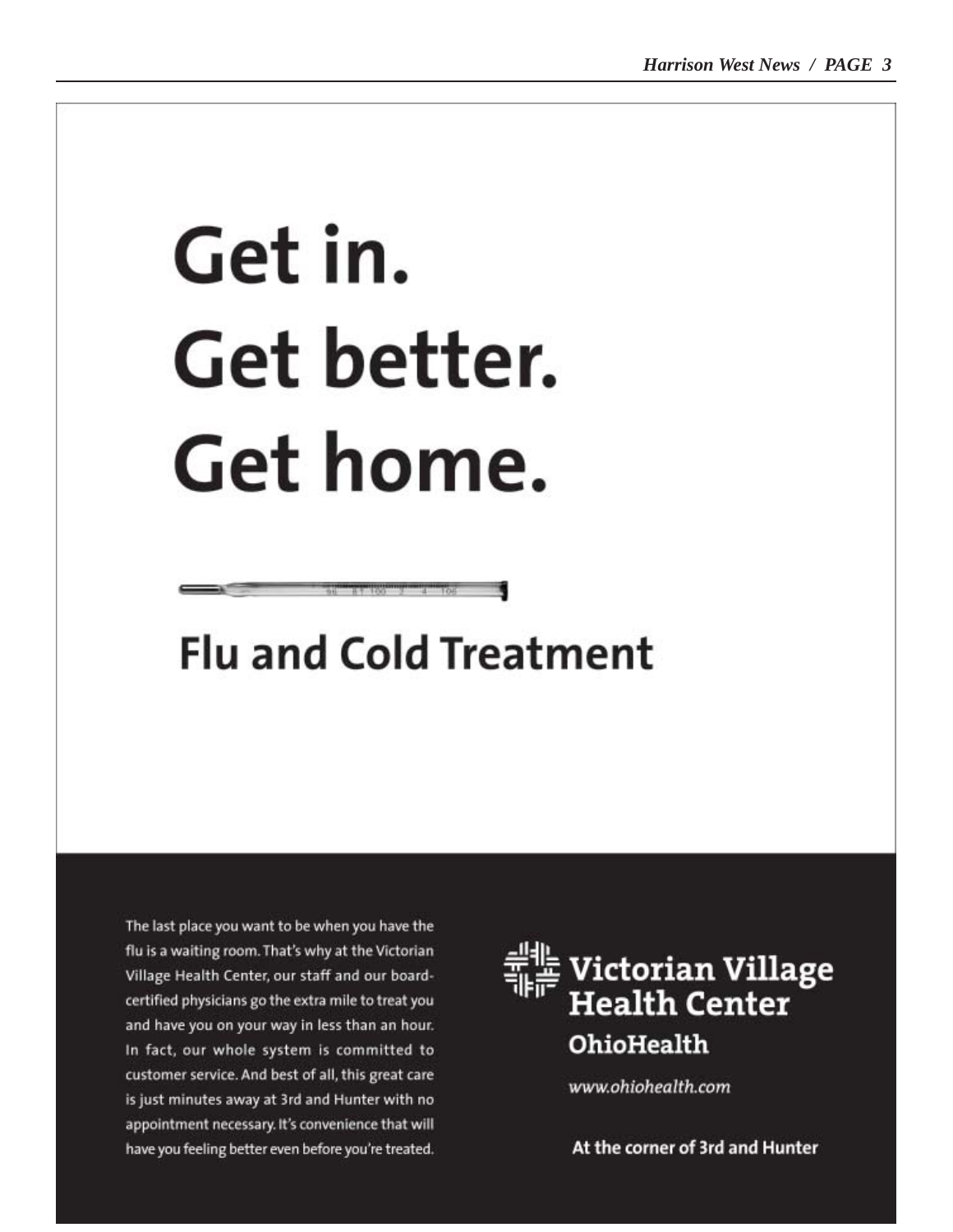**harrisonwest.org**

## **Short North Arches Lighting**

It was cold as a polar ice cap the night they lit the 18 new Short North arches, but that didn't stop the holiday-minded crowd from enjoying the bright event. Harrison West was well-represented, including Mary Funk and Veda Gilp, who made it into the 3 seconds Channel 6 ran of the event, and Tom Maxwell, who couldn't quite get away from the *Dispatch* camera. Holly Stein flashed these pics so you could see all the excitement.



*Veda Gilp, Mayor Mike Coleman and Mary Funk celebrate the Arches Lighting.*

*Officer Riley kept the traffic rolling smoothly, even though some of the crowd wanted to party sedately and quietly in the street.*



## *Unprecedented Selling Experience*

*Offering Buyers & Sellers: EXPERIENCE -- Over 20 years in the business COMMITMENT -- Dedicated to loyally serving our neighborhood with the only Real Estate office located in Harrison West.*

 *HARD WORK -- Going above & beyond to see the job through INTEGRITY -- Working diligently and ethically RESULTS -- Guaranteed satisfaction to make your Real Estate experience go smoothly as possible. Over \$150 million dollars of real*



**RE/MAX City Center, REALTORS JOE ARMENI Broker/Owner** .453 W. Third Ave<br>**614) 291-7555** Fax: (614) *estate sold!*

**(614) 291-7555 Fax: (614) 297-1814 email: Armenisells@coompuserve.com**



*Mary Funk, Jason Huddleston, Tom Maxwell, and Veda Gilp huddle for warmth waiting on the arches to light so we could all go to the party held at Functional Furnishings!*



#### **First Brethren Church**

473 W. Third Avenue 299-3663 RICHARD MORRIS, PASTOR John/Betty Jordan, Assistants

Sunday 9:20 AM Sunday School 10:20 Refreshment Gathering 10:40 Morning Worship 6:00 PM Evening Worship Monday 7:00 PM Bible Study Wednesday 6:30 PM Boys Brigade (7-18) 6:30 PM Gym (3rd. Wed.) 7:30 PM Harrison West Meeting Thursday 6:00 PM Little Women (5-18) Friday 7:00 PM Open Prayer

> **Our church is open to all. Please come.**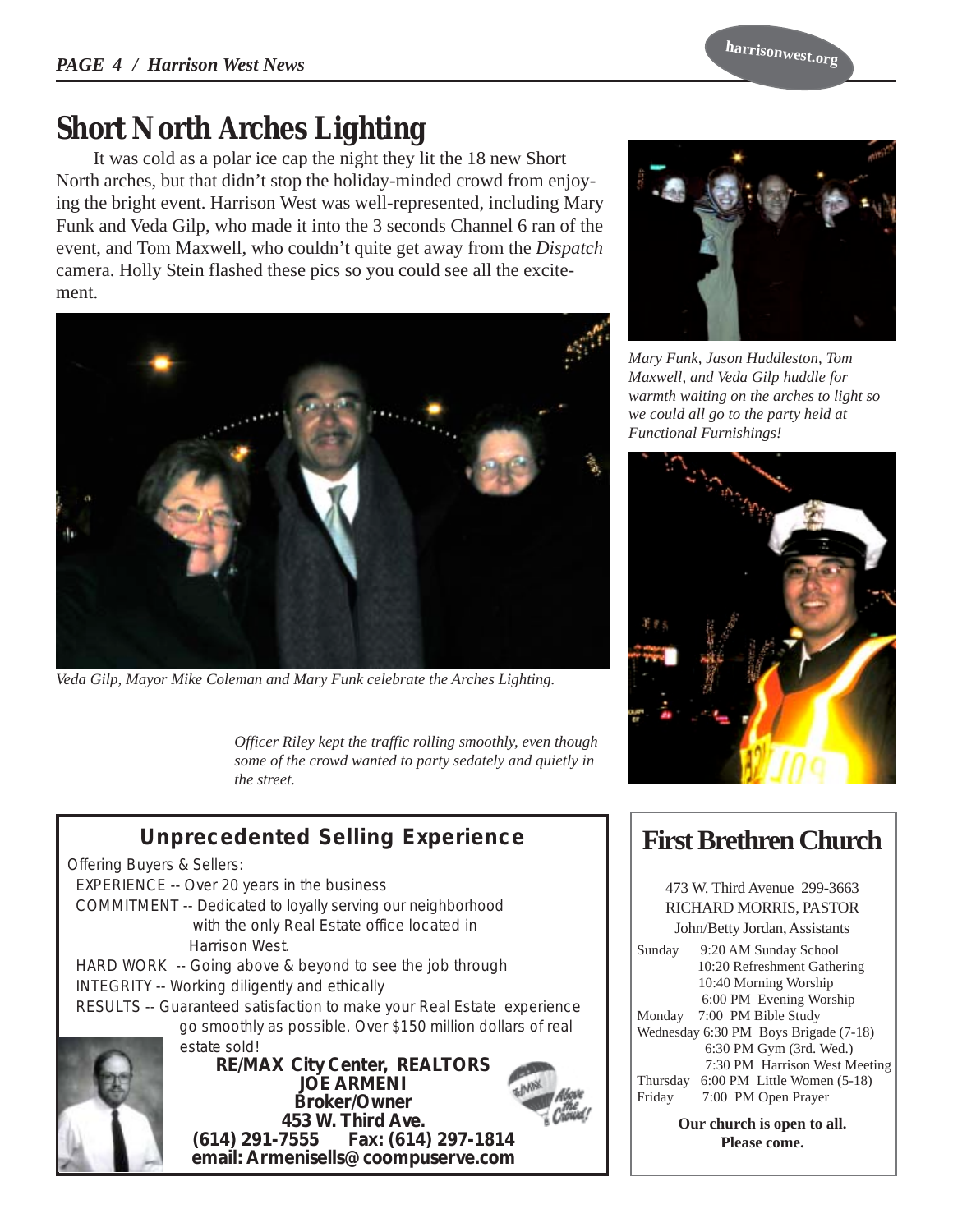## **Harrison West Fed the Police at the OSU Riots**

The indefatigable Mary Funk, upon hearing of plans for a stepped-up police presence on the OSU campus after the Ohio State-Michigan game, determined that Harrison West should put our thanks in *their* mouths.

She asked Tom Robinson from the Kroger at 7th and High, Joe Spinelli and Bill Ward at our own Spinelli's Deli, and the manager of the Thurber Big Bear to donate food and coffee for the officers on Friday and Saturday nights. They all generously complied.

Our special best Harrison West thanks to Spinelli's Deli, because we know Joe and Bill fixed their trays with their own hands.





## **Even Santa Visits the Harrison West Web Site**

You never know what news, chat, and exciting info you'll find on the Harrison West web site. Fast breaking news, such as the traffic info or last minute reminders such as the Holiday potluck are routinely posted there. Stop by and comment, browse, or volunteer at: harrisonwest.org.

*The auto maintenance and repair shop you would want your widowed Mom to take her car to.*



Corner of Kenny & Chambers





**With Your Host Pete Andronis**

**Finally a cafe` that connects Victorian Village with Grandview Heights. Located on the corner of 3rd Ave. and Pennsylvania Ave. in Harrison West. Featuring: Cappuccino, Expresso, Gourmet Coffees, Pastries, and Crepes**

> M-F 7:30a – 10:00p Sat 9-6; Sun 10 - 6 **294-CAFE`**







*299-GROW(4769) OW(4769) LOCATED JUST NORTH OF EAST 1ST AVENUE IN THE FABULOUS SHORT NORTH.*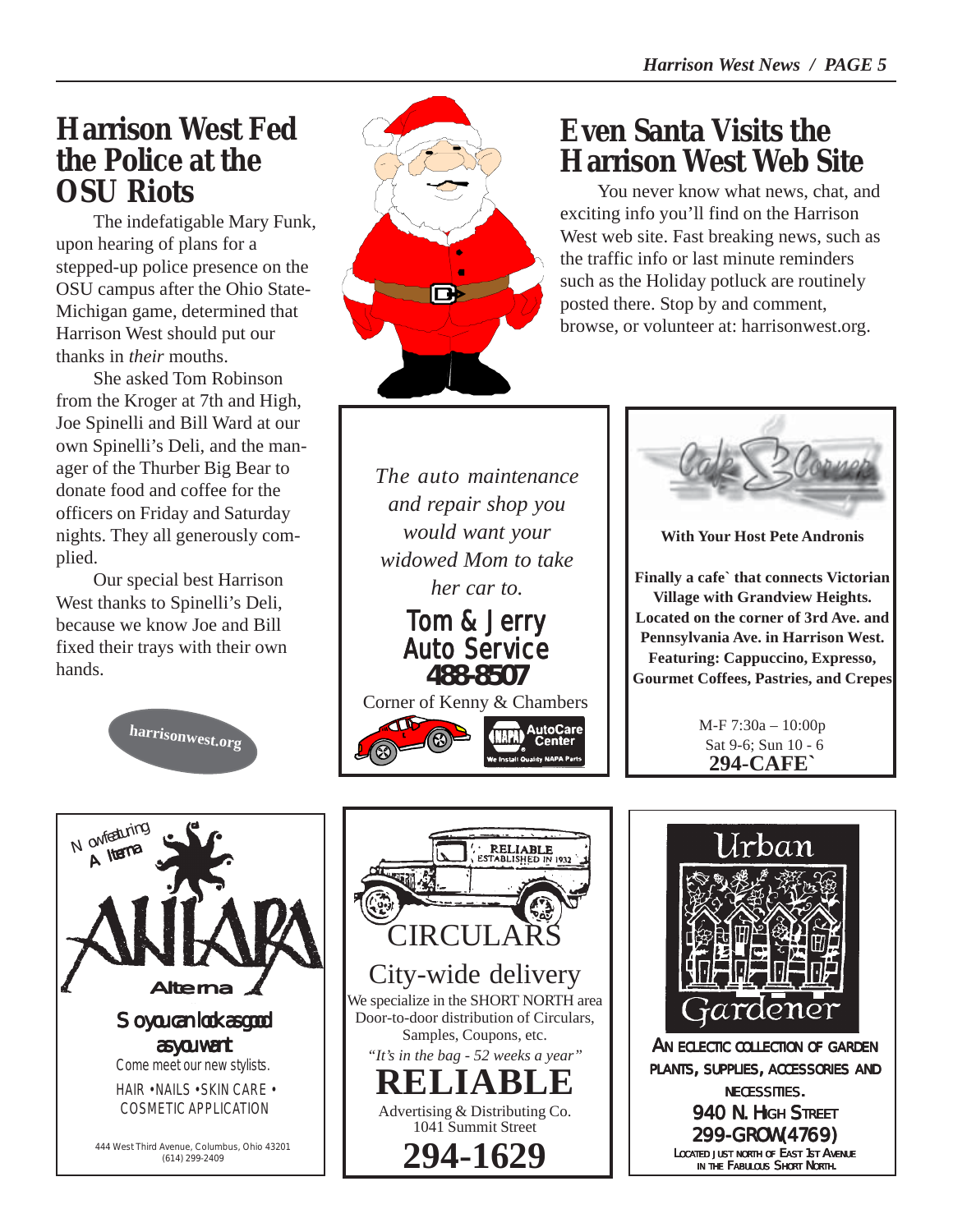## **October Crime**

Lock your house doors, empty the car, leave your lights on, and look out for your neighbors. That's the advice from Police Liaison Officer Steve Smith. It makes sense, especially when you look at the Harrison West crime for October: two cars stolen, four burglaries, two robberies, one malicious destruction, and two thefts from cars.

Sergeant Smith warned Harrison Westers that "you know there's nothing valuable in your briefcase or gym bag, but the thief doesn't know until he looks inside. And by then, your car window is broken and you've lost your stuff."

#### EMail<br> **2003**<br> **2004**<br> **2005**<br> **2005**<br> **2005**<br> **2006**<br> **2006**<br> **2006**<br> **2006**<br> **2006**<br> **2006**<br> **2006**<br> **2006** Please complete this form and mail it, along with your appropriate contribution to **Harrison West Society, P.O. Box 163442, Columbus, OH 43216**. Membership dues are paid each calendar year.  $NAME$   $\qquad \qquad$ PHONE EMail ADDRESS\_\_\_\_\_\_\_\_\_\_\_\_\_\_\_\_\_\_\_\_\_\_\_\_\_\_\_\_\_\_\_\_\_\_\_\_\_\_\_\_\_\_\_\_\_\_\_\_\_ !Individual **\$10** !Senior (60 and over) **\$5** ! Sustaining **\$25 Harrison West Society Membership**

□ Patron (Business) **\$30** □ Non-Harrison West Resident (non voting)

## **Curb Your Tree**

When the Christmas Tree Season is over, please remember to put your tree on the curb, rather than in the alley. The City doesn't pick up trees, but Rumpke does and for free!

Your key to buying or selling your home.



Buying or selling a new home, old home, Condo, or new build? **Call on the Dooley Team.** We open doors.

614-297-8600 · 252 W. Fifth Ave Columbus, Ohio • www.dooleyco.com









的

![](_page_5_Picture_17.jpeg)

![](_page_5_Picture_18.jpeg)

![](_page_5_Picture_19.jpeg)

**Bruce Dooley, CRS** 

**Kathleen Burd, ABR** 

**Robert Eppich** 

**Don Zender** 

**Dan Fiske** 

**Sharon Young**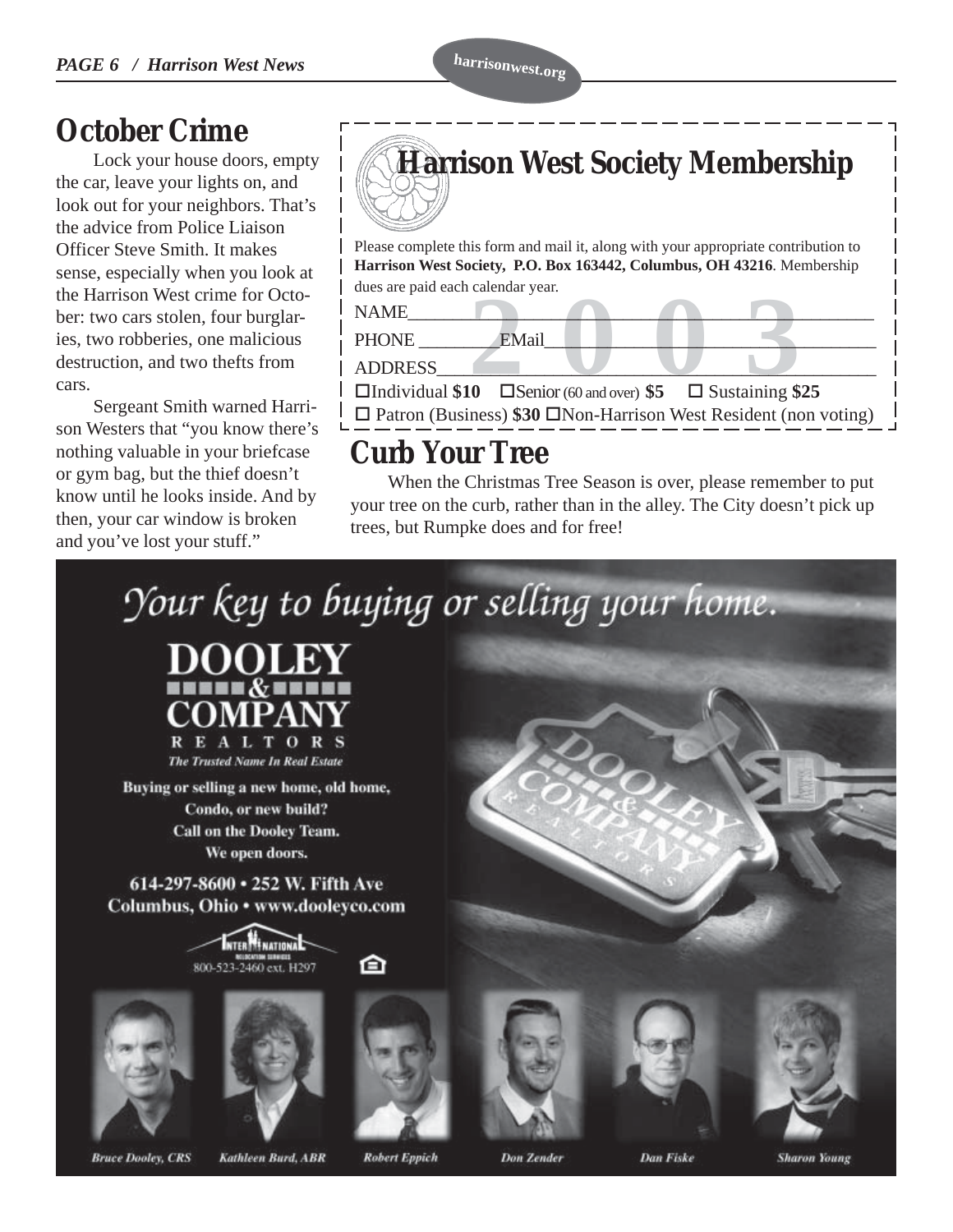#### **Eadie Gourmet Eats Out at Martini**

*(continued from Page 8)* Steve's Martini Salad of field greens, sun-dried tomatoes, gorgonzola, pine nuts, and balsamic vinaigrette was lovely - fresh and very light.

My Caesar was so watery and tasteless, I sent it back. I don't know if this is the way they always serve Caesar or if mine was a mistake. Based on the quality of the rest of the food, I think it was a mistake.

Tom and I settled on the Zuppa Pomodoro, which I thought was "fancy Italian" for tomato soup. Martini's Zuppa Pomodoro is to Campbells Cream of Tomato as a solid gold bar is to a spray can of gold paint. Velvety, creamy, with just the right amount of tomato flavor. Someone bring me a cauldron of this soup next time I'm sick, please.

Tom ordered the roasted pork tenderloin with caramelized apple risotto, wilted spinach, and apple cider jus. And I thought the tomato soup was good! This was heaven! The pork medallions were cooked perfectly, fork tender, and still just a bit pink in the center. The risotto was incredible. Who would have imagined that putting apple into risotto would elevate this dish so much. The risotto creaminess played against the tart-crisp apple and danced on your taste buds.

Steve's Shrimp alla cucina bella paired garganelli pasta with white wine, garlic, roasted tomatoes, crushed red pepper and grilled asparagus. The shrimp were huge, succulent, and absolutely fresh, and the sauce was a lively mix of smooth and spice.

Speaking of hot and spicy - - the shrimp and sausage rigatoni is just that! The big sweet shrimp complement the hot Italian sausage and the basil pesto pulls it all together.

If you like your food piled high, order the veal scaloppine. Not only does it taste wonderful, it towers at least six inches on the plate, since the veal medallions and portobello mushrooms are piled

![](_page_6_Picture_10.jpeg)

onto a mound of truffle mashed potatoes.

I ordered the chicken saltimbocca, which is sauteed chicken, prosciutto di Parma, and grilled asparagus in marsala wine sauce. My portion was huge: 1 1/1 chicken breasts, roasted potatoes, and a full serving of grilled asparagus. The prosciutto offset the blandness of the chicken, and the fresh sage cut the sweetness of the marsala wine sauce to make a perfectly balanced dish.

For dessert, we had hazelnut chocolate bread pudding in vanilla anglaise. The bread is croissants, the chocolate is in chunks, and the anglaise sauce is incredible. Order this. Eat it while it's hot. Swoon.

Martini serves lunch, too, with the same great food and fine service. Located at 4495 North High Street south of Yankee Trader, 224- 8259.

#### For Sale 440 W. 2nd Ave. \$259,900

This 3 br. 3.5 ba is fully loaded with upgrades, hw floors, maple kit. granite tile counters. Finished basement, upgraded light fixtures, fenced yard, 2 car garage. Over 2100 sq. feet. Also, building 2 more homes.... Buyers can still make selections. For more info. call Realty Executives Decision, Jill Beckett-Hill at 457-4000 or 563-9819.

![](_page_6_Picture_17.jpeg)

![](_page_6_Picture_18.jpeg)